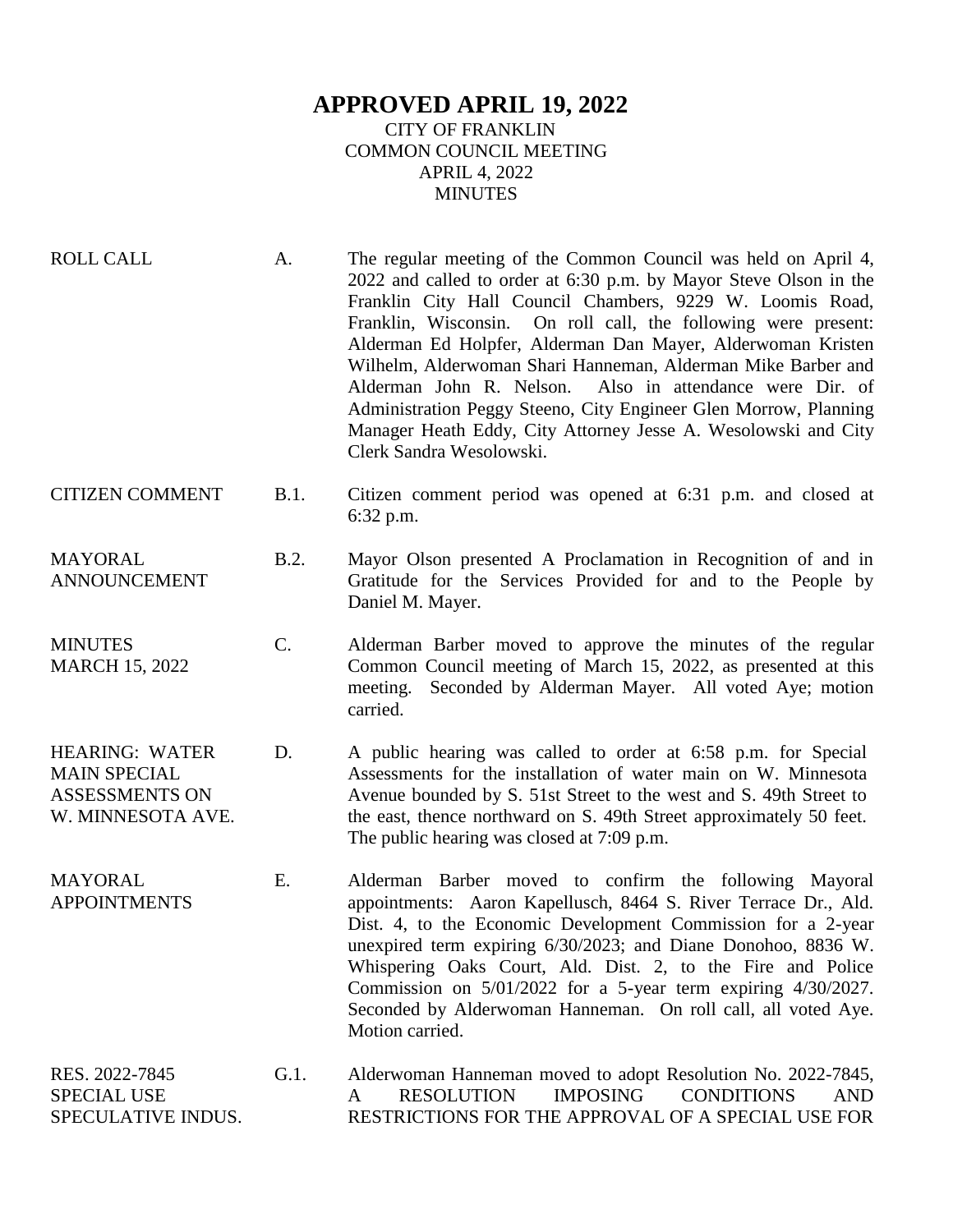Common Council Meeting April 4, 2022 Page 2

| <b>BUILDING</b><br>W. OAKWOOD RD.<br><b>HSA COMMERICAL</b><br><b>REAL ESTATE</b> |      | THE DEVELOPMENT OF AN APPROXIMATELY 271,753<br>SQUARE FOOT SPECULATIVE INDUSTRIAL BUILIDING AND<br>FOR THE APPROVAL OF A SPECIAL USE FOR OVERNIGHT<br>PARKING FOR VEHICLES EXCEEDING 8,000 POUNDS<br><b>MANUFACTURED</b><br><b>GROSS</b><br><b>VEHICLE</b><br><b>WEIGHT</b><br><b>UPON</b><br>PROPERTY GENERALLY LOCATED AT WEST OAKWOOD<br>ROAD, THE NORTHWEST 1/4 OF THE PARCEL ADJACENT TO<br>THE FUTURE HICKORY STREET (LOT 1 OF CERTIFIED<br>SURVEY MAP NO. 9362) (BY HSA COMMERCIAL, INC., D/B/A<br>HSA COMMERCIAL REAL ESTATE, APPLICANT, SFT<br>FRANKLIN OAKWOOD, LLC, PROPERTY OWNER). Seconded<br>by Alderman Holpfer.<br>Alderman Mayer vacated his seat at 7:31 p.m. |
|----------------------------------------------------------------------------------|------|----------------------------------------------------------------------------------------------------------------------------------------------------------------------------------------------------------------------------------------------------------------------------------------------------------------------------------------------------------------------------------------------------------------------------------------------------------------------------------------------------------------------------------------------------------------------------------------------------------------------------------------------------------------------------------|
|                                                                                  |      | On the vote for the adoption of Resolution No. 2022-7845, all voted<br>Aye; motion carried. (Alderman Mayer absent.)                                                                                                                                                                                                                                                                                                                                                                                                                                                                                                                                                             |
| <b>EMS AGREEMENT</b><br><b>AMENDMENT</b>                                         | G.2. | Alderman Nelson moved to approve Amendment No. 3 to the current<br>Intergovernmental Agreement for Emergency Medical Services<br>between the City and Milwaukee County, reflecting distribution on<br>\$1M in additional funding in 2022, and Agency participation in the<br>data sharing and consolidation initiative. Seconded by Alderman<br>Barber. All voted Aye; motion carried. (Alderman Mayer absent.)                                                                                                                                                                                                                                                                  |
| <b>AGREEMENT WITH</b><br><b>QRS FOR FIRE DEPT.</b><br><b>WORKSPACE</b>           | G.3. | Alderman Barber moved to approve an Agreement with QRS Group<br>for the Construction Buildout of Additional Fire Inspection<br>Department workspace in an amount up to \$20,000, with any changes<br>approved by the Fire Chief, Director of Administration, and City<br>Attorney including the inclusion of the City standard services<br>agreement form. Seconded by Alderman Nelson. All voted Aye;<br>motion carried. (Alderman Mayer absent.)                                                                                                                                                                                                                               |
| <b>MUN. COURT BAIL</b><br><b>SCHEDULE</b>                                        | G.4. | Alderman Nelson moved to renew approval of the 2013 Municipal<br>Court Bail schedule, pursuant to the Municipal Court Judge memo<br>dated January 21, 2022; and further to approve the "enhanced" bond<br>amount of \$1,321.00 for District Attorney's Office referrals made to<br>the City for issuance as municipal citations, pursuant to the Municipal<br>Court Judge memo dated December 8, 2021. Seconded by Alderman<br>Barber. All voted Aye; motion carried. (Alderman Mayer absent.)                                                                                                                                                                                   |
|                                                                                  |      | Alderman Mayer returned to his seat at 7:37 p.m.                                                                                                                                                                                                                                                                                                                                                                                                                                                                                                                                                                                                                                 |
| <b>EXTENSION OF WENS</b><br><b>SERVICE AGREEMENT</b>                             | G.5. | Alderman Barber moved to approve a one-year extension of the<br>Notification<br>Wireless<br>Emergency<br>System<br>(WENS)<br>Service                                                                                                                                                                                                                                                                                                                                                                                                                                                                                                                                             |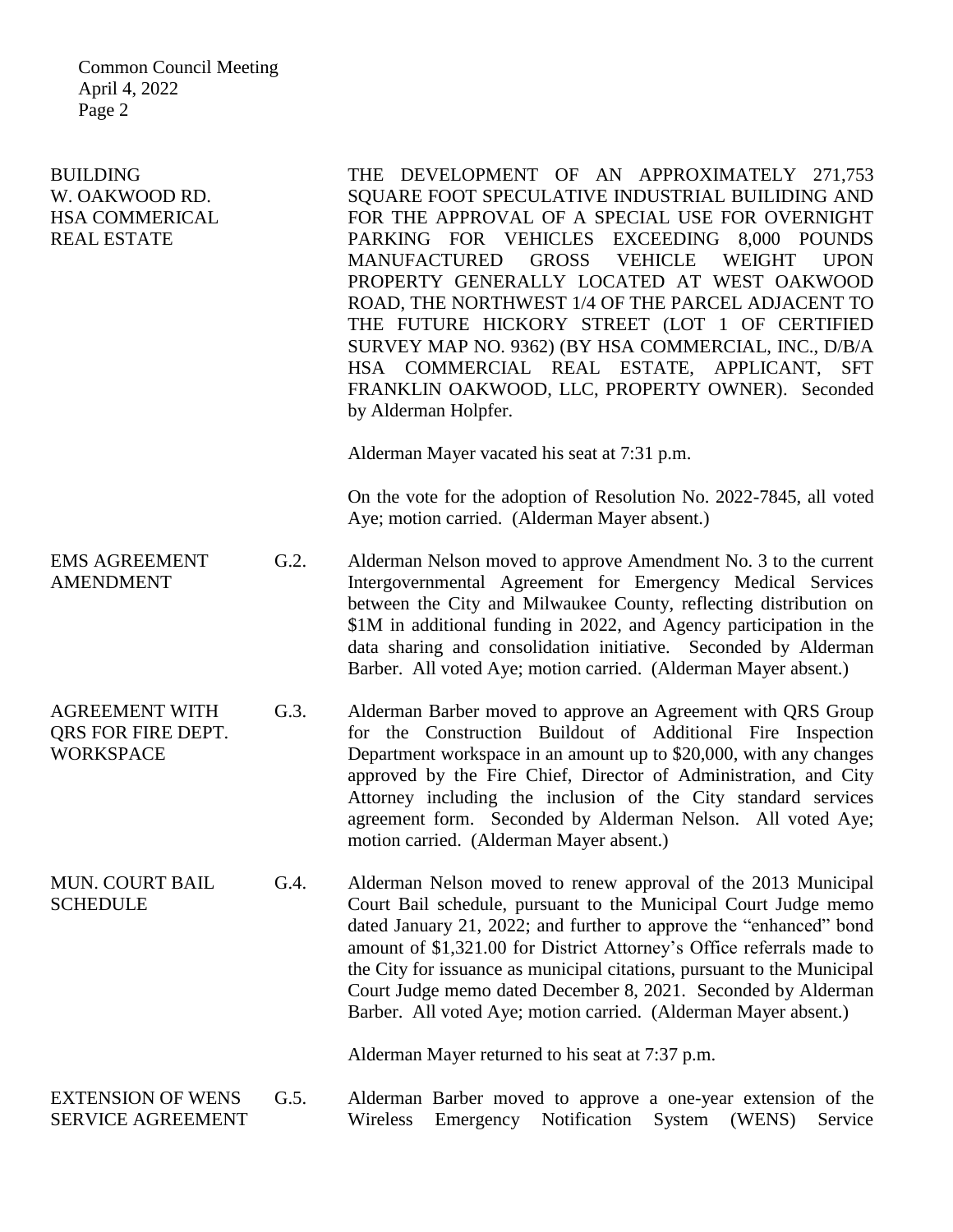Common Council Meeting April 4, 2022 Page 3 Agreement with Inspiron Logistics LLC for the City of Franklin Emergency Notification System for the period of 4/22/2022 to 4/21/2023 in the amount of \$10,650; and to the authorize the Director of Administration to execute the agreement extension. Seconded by Alderman Holpfer. All voted Aye; motion carried. RES. 2022-7846 TRAIL EASEMENTS IN RYAN MEADOWS SUB. G.6. Alderwoman Hanneman moved to adopt Resolution No. 2022-7846, A RESOLUTION TO ACCEPT PUBLIC RECREATION TRAIL EASEMENTS IN THE RYAN MEADOWS SUBDIVISION FOR THE COMPLETION OF THE RYAN MEADOWS TRAIL (TKN 938-9994-004), and authorize trail construction to be bid in 2022. Seconded by Alderman Barber. On roll call, Alderman Nelson, Alderman Barber, Alderwoman Hanneman, Alderman Mayer, and Alderman Holpfer voted Aye; Alderwoman Wilhelm voted No. Motion carried. ORD. 2022-2506 AMEND MUN. CODE LANDSCAPING AND FINAL GRADE CERT. G.7. Alderman Holpfer moved to adopt Ordinance No. 2022-2506, AN ORDINANCE TO AMEND SECTION 92-1. OF THE MUNICIPAL CODE TO ADD LANDSCAPING AND FINAL GRADE CERTIFICATION AS A CONDITION AT TIME OF ISSUANCE OF ANY FINAL OCCUPANCY PERMIT AND DELETE SECTION 92-4., as amended. Seconded by Alderwoman Hanneman. All voted Aye; motion carried. RES. 2022-7847 CONTRACT FOR LOCAL STREET IMPR. STARK PAVEMENT G.8. Alderman Barber moved to adopt Resolution No. 2022-7847, A RESOLUTION TO AWARD THE 2022 LOCAL STREET IMPROVEMENT PROGRAM RESURFACING AND CONTRACT TO STARK PAVEMENT CORP., IN THE AMOUNT OF \$891,491.05. Seconded by Alderman Nelson. All voted Aye; motion carried. RES. 2022-7848 CONTRACT FOR LOCAL STREET MAINT. SCOTT **CONSTRUCTION** G.9. Alderman Barber moved to adopt Resolution No. 2022-7848, A RESOLUTION AWARDING THE 2022 LOCAL STREET PREVENTATIVE MAINTENANCE PROGRAM AND CONTRACT TO SCOTT CONSTRUCTION, INC., IN THE AMOUNT OF \$89,389.35. Seconded by Alderman Mayer. All voted Aye; motion carried. PURCHASE OF **BITDEFENDER** GRAVITYZONE LICENSES AND G.10. Alderman Mayer moved to authorize the Director of Administration and IT Director to purchase the annual licenses and modules renewal for Bitdefender Gravityzone through CDW-G per Quote MRNB207 in the amount of \$11,301 as budgeted within the Information Services

> 2022 Operating Software Maintenance 01.0144.5257 budget. Seconded by Alderman Holpfer. All voted Aye; motion carried.

RENEWAL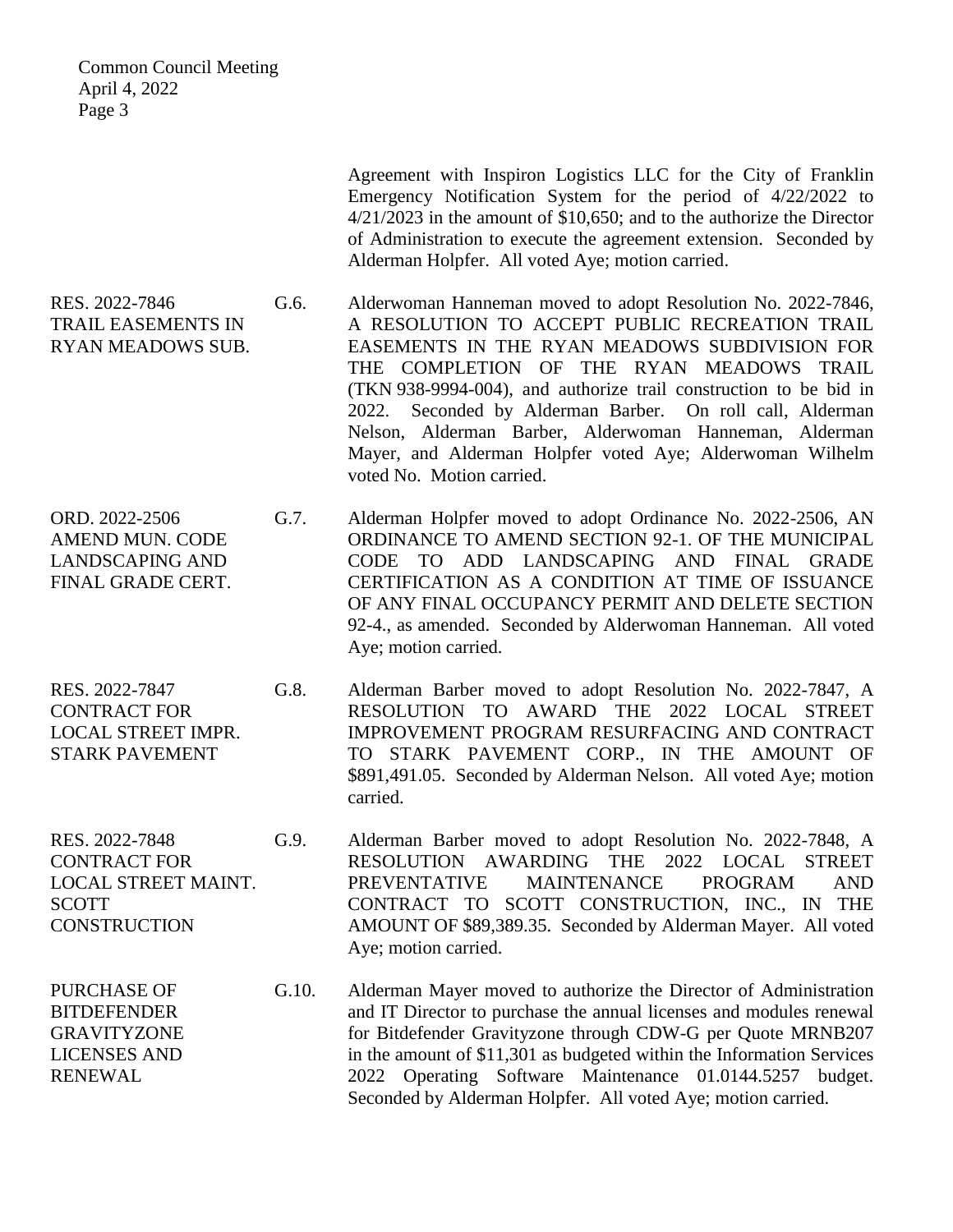| <b>Common Council Meeting</b><br>April 4, 2022<br>Page 4                                                 |       |                                                                                                                                                                                                                                                                                                                                                                                                                                                                                                                               |
|----------------------------------------------------------------------------------------------------------|-------|-------------------------------------------------------------------------------------------------------------------------------------------------------------------------------------------------------------------------------------------------------------------------------------------------------------------------------------------------------------------------------------------------------------------------------------------------------------------------------------------------------------------------------|
| <b>RELOCATION OF</b><br><b>LIGHT POLE ON</b><br>S. 76TH ST.                                              | G.11. | Alderwoman Hanneman moved to direct staff to have a light pole<br>relocated to accommodate Milwaukee County Bridge Project on S.<br>76th Street crossing W. Loomis Road at a cost of \$12,172.68 from the<br>2022 Contingency Funds. Seconded by Alderman Barber. On roll<br>call, all voted Aye. Motion carried.                                                                                                                                                                                                             |
| RES. 2022-7849<br><b>TERMINATING TID#3</b>                                                               | G.12. | Alderwoman Hanneman moved to adopt Resolution No. 2022-7849,<br>TERMINATING<br><b>RESOLUTION</b><br>TAX<br><b>INCREMENTAL</b><br>$\mathsf{A}$<br>FINANCE DISTRICT #3, and to authorize staff to proceed with the<br>final closure steps. Seconded by Alderman Mayer. On roll call, all<br>voted Aye. Motion carried.                                                                                                                                                                                                          |
| <b>APPOINTMENT OF</b><br><b>JOHN REGETZ</b><br>ECON. DEV. DIR.                                           | G.13. | Alderman Barber moved to confirm the appointment of John Regetz<br>as the Economic Development Director of the City of Franklin<br>pending successful completion of a background check and pre-<br>employment drug screen. Seconded by Alderman Holpfer. On roll<br>call, all voted Aye. Motion carried.                                                                                                                                                                                                                      |
| <b>SERVICES FOR</b><br>RECRUITMENT OF DIR.<br>OF FINANCE/<br><b>TREASURER</b>                            | G.14. | Alderman Barber moved to approve professional services for the<br>recruitment of a Director of Finance/Treasurer; and to authorize the<br>Director of Administration to engage with professional services<br>consultants regarding the same, up to a maximum amount of \$27,200.<br>Seconded by Alderwoman Hanneman. All voted Aye; motion<br>carried.                                                                                                                                                                        |
| PREPARE BUDGET<br><b>MOD. TO CARRY</b><br><b>FORWARD UNUSED</b><br>2021 APPROPRIATIONS<br>\$4,473,070    | G.15. | Alderman Nelson moved to authorize the carry forward of unused<br>2021 appropriations, for use in 2022, in the amount of \$4,473,070 as<br>presented in the Common Council meeting packet, and direct staff to<br>prepare a 2022 Budget modification for the same for Common<br>Council consideration. Seconded by Alderman Mayer. On roll call,<br>all voted Aye. Motion carried.                                                                                                                                            |
| ORD. 2022-2507<br><b>AMEND BUDGET TO</b><br><b>CARRY FORWARD</b><br><b>APPROPRIATIONS</b><br>\$5,948,485 | G.16. | Alderman Barber moved to adopt Ordinance No. 2022-2507, AN<br>ORDINANCE TO AMEND ORDINANCE NO. 2021-2486, AN<br>ORDINANCE ADOPTING THE 2022 ANNUAL BUDGETS FOR<br>THE GENERAL FUND, CAPITAL OUTLAY FUND, CAPITAL<br>IMPROVEMENT FUND, DEVELOPMENT FUND, WATER<br>UTILITY FUND, AND UTILITY DEVELOPMENT FUND TO<br>PROVIDE CARRYFORWARD APPROPRIATIONS FOR 2021 TO<br>2022 FOR SPECIFICALLY IDENTIFIED PROJECTS IN THE<br>AMOUNT OF \$5,948,485. Seconded by Alderman Holpfer. On roll<br>call, all voted Aye. Motion carried. |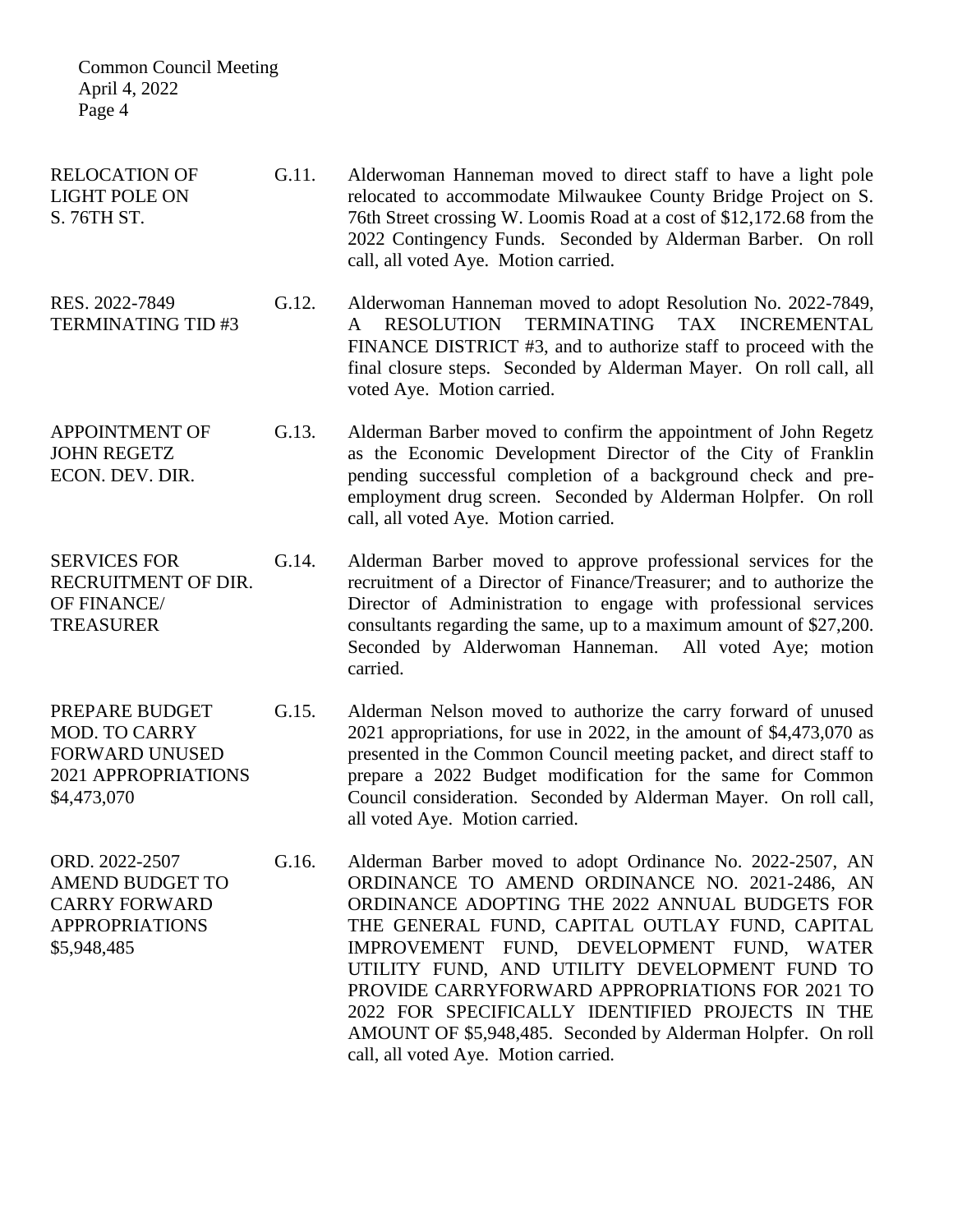Common Council Meeting April 4, 2022 Page 5

ORD. 2022-2508 AMEND BUDGET TO APPROVE BUDGET ENCUMBRANCES FROM 2021 TO 2022 G.17. Alderman Barber moved to adopt Ordinance No. 2022-2508, AN ORDINANCE TO AMEND ORDINANCE NO. 2021-2486, AN ORDINANCE ADOPTING THE 2022 ANNUAL BUDGETS FOR THE GENERAL FUND, DEVELOPMENT FUND, TID #8 FUND, CAPITAL OUTLAY FUND, EQUIPMENT REPLACEMENT FUND, CAPITAL IMPROVEMENT FUND, TID #4 FUND, SANITARY SEWER FUND, AND WATER FUND FOR THE CITY OF FRANKLIN FOR FISCAL YEAR 2022 TO APPROVE BUDGET ENCUMBRANCES FROM THE 2021 BUDGET AS AMENDMENTS TO THE 2022 BUDGET. Seconded by Alderwoman Hanneman. On roll call, all voted Aye. Motion carried. LICENSES AND **PERMITS** H. Alderman Nelson moved to approve the following: Grant 2021-2022 Operator License to: Mariah Lang, Heather Bandle, Jessica Jewell, Angela Lockett, Cara Rightmire, Amrit Singh, Kira Vukovich, and Daniel Mackie with a warning letter from the City Clerk; Grant 2021-2022 Class B Beer License to: Franklin Noon Lions Club: Civic Celebration, 9229 W Loomis Rd 7/1/2022 to 7/4/2022; St Martin's Labor Day Fair, St Martins Rd & Church St 9/4/2022 to 9/5/2022 contingent upon issuance of Operator's License to William Tietjen; and Grant Extraordinary Entertainment & Special Event to Root River Center, Outdoor Event, David Church, 7220 W Rawson Ave, Event: June 5, 2022, 1:00 pm to 7:00 pm; Scottish Festivals, Inc., Scottish Fest, Highland Games, David Berger, 9100 S 76th St, June 4, 2022, 9:00 am to 9:00 pm. Seconded by Alderman Holpfer. All voted Aye; motion carried. VOUCHERS AND PAYROLL I. Alderman Barber moved to approve City vouchers with an ending date of April 1, 2022 in the amount of \$1,461,865.93 and Payroll dated March 25, 2022 in the amount of \$445,783.45 and payments of the various payroll deductions in the amount of \$452,305.83, plus City matching payments and estimated payroll dated April 8, 2022 in the amount of \$442,000 and payments of the various payroll deductions in the amount of \$275,000, plus City matching payments and property tax disbursements with an ending date of March 31, 2022 in the amount of \$4,595.06 and approval to release payment to Corey Oil in the amount of \$6,199.28. Seconded by Alderman

Mayer. On roll call, all voted Aye. Motion carried.